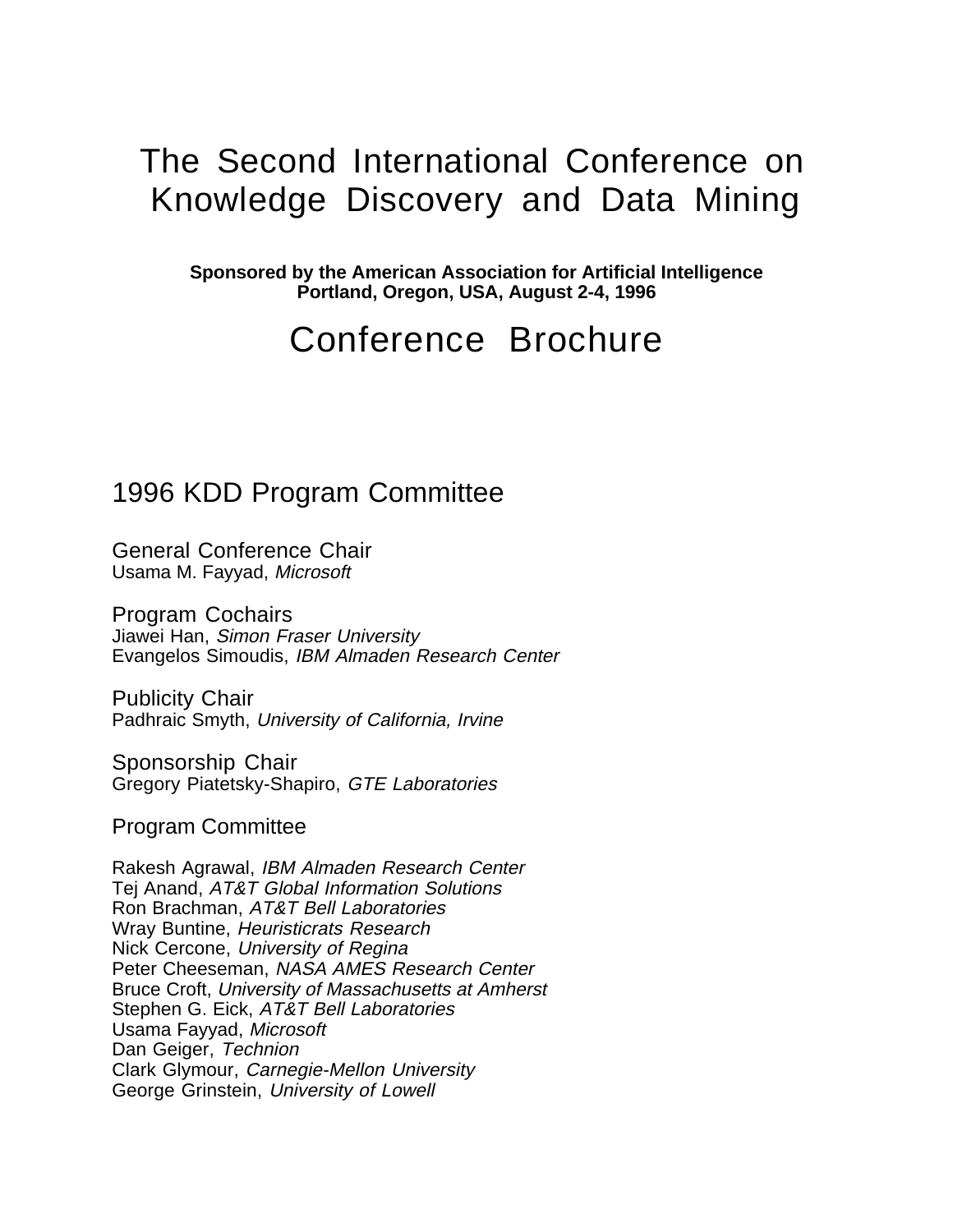David Hand, Open University David Heckerman, Microsoft Corporation Se June Hong, IBM T. J. Watson Research Center Tomasz Imielinski, Rutgers University Larry Jackel, AT&T Bell Laboratories Larry Kerschberg, George Mason University Willi Kloesgen, GMD David Madigan, University of Washington Heikki Mannila, University of Helsinki Chris Matheus, GTE Laboratories Sham Navathe, Georgia Institute of Technology Raymond Ng, University of British Columbia Gregory Piatetsky-Shapiro, GTE Laboratories Daryl Pregibon, AT&T Bell Laboratories Pat Riddle, Boeing Computer Services Ted Senator, US Department of the Treasury Wei-Min Shen, University of Southern California Arno Siebes, CWI Avi Silberschatz, AT&T Bell Laboratories Andrzej Skowron, University of Warsaw Steve Smith, Dun and Bradstreet Padhraic Smyth, University of California, Irvine Ramakrishnan Srikant, IBM Almaden Research Center Sal Stolfo, Columbia University Paul Stolorz, Jet Propulsion Laboratory Alex Tuzhilin, NYU Stern School Ramasamy Uthurusamy, GM Research Laboratories Xindong Wu, Monash University Wojciech Ziarko, University of Regina Jan Zytkow, Wichita State University

## KDD-96 Opening Reception

The KDD-96 opening reception will be held August 2 from 6:00 - 8:00 PM in the Oregon Convention Center in conjunction with a poster session. The reception is open to KDD-96 registrants only.

## KDD-96 Conference Banquet

A banquet will be held for interested KDD-96 attendees on Saturday evening, August 3, 1996. Information will be sent to KDD-96 registrants as soon as it becomes available. The banquet will require payment of an additional fee.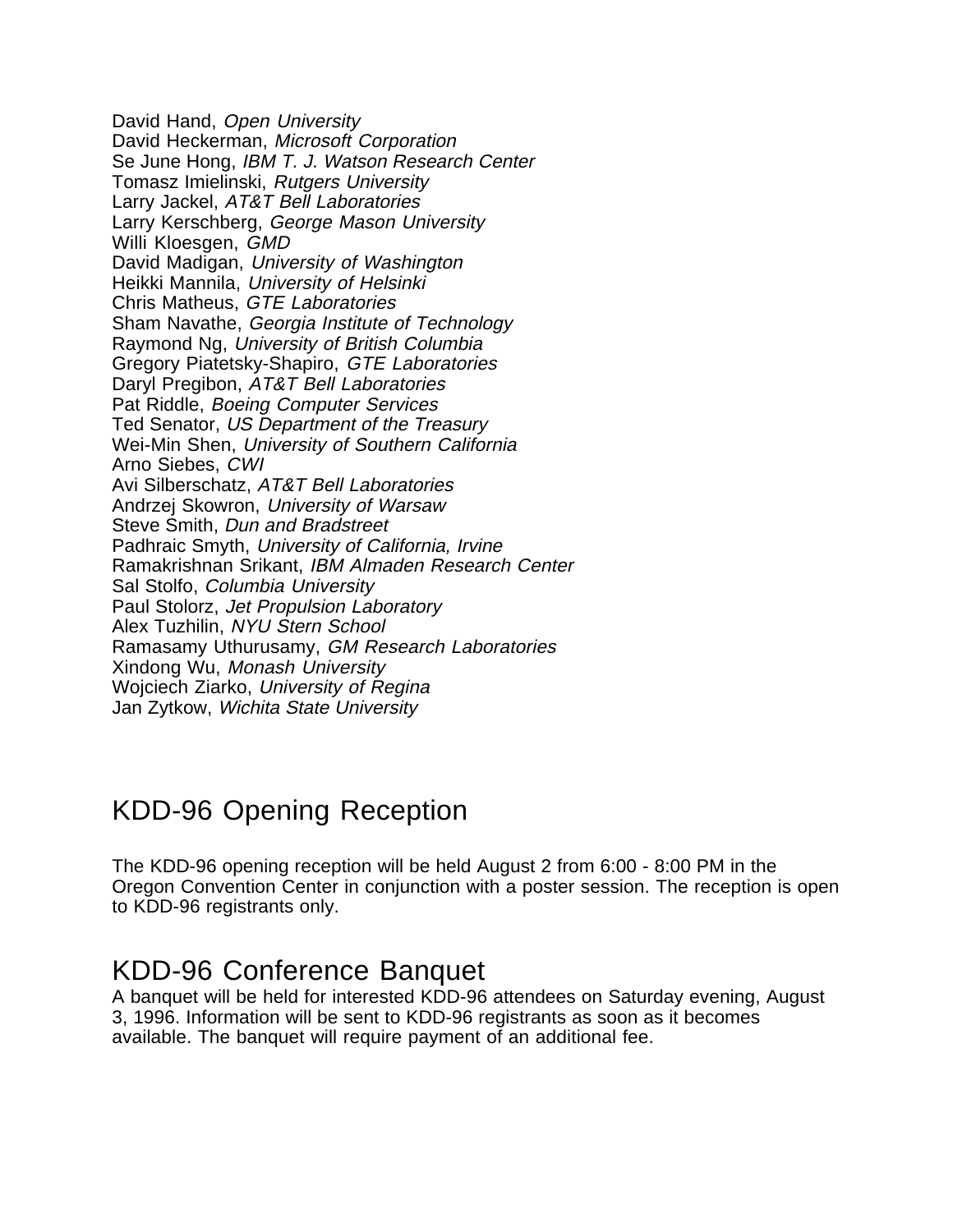## Registration Information

Your KDD-96 program registration includes admission to the KDD-96 sessions, the KDD-96 invited talks, the AAAI-96 Exhibition, the KDD-96 opening reception, and the KDD-96 conference Proceedings.

Onsite registration will be located in Concourse A, lower level Oregon Convention Center 777 Northeast Martin Luther King Jr. Boulevard Portland, Oregon 97212

Registration hours will be Friday, August 2 through Sunday, August 4, from 7:30 AM - 6:00 PM. All attendees must pick up their registration packets for admittance to programs.

## KDD-96 Registration Fees

## **Early Registration (Postmarked by June 7)**

AAAI Members Regular \$185 Students \$85

**Nonmembers** Regular \$245 Students \$115

## **Late Registration (Postmarked by July 5)**

AAAI Members Regular \$240 Students \$110

Nonmembers Regular \$300 Students \$140

## **On-Site Registration (Postmarked after July 5 or onsite.)**

AAAI Members Regular \$295 Students \$135

**Nonmembers** Regular \$355 Students \$165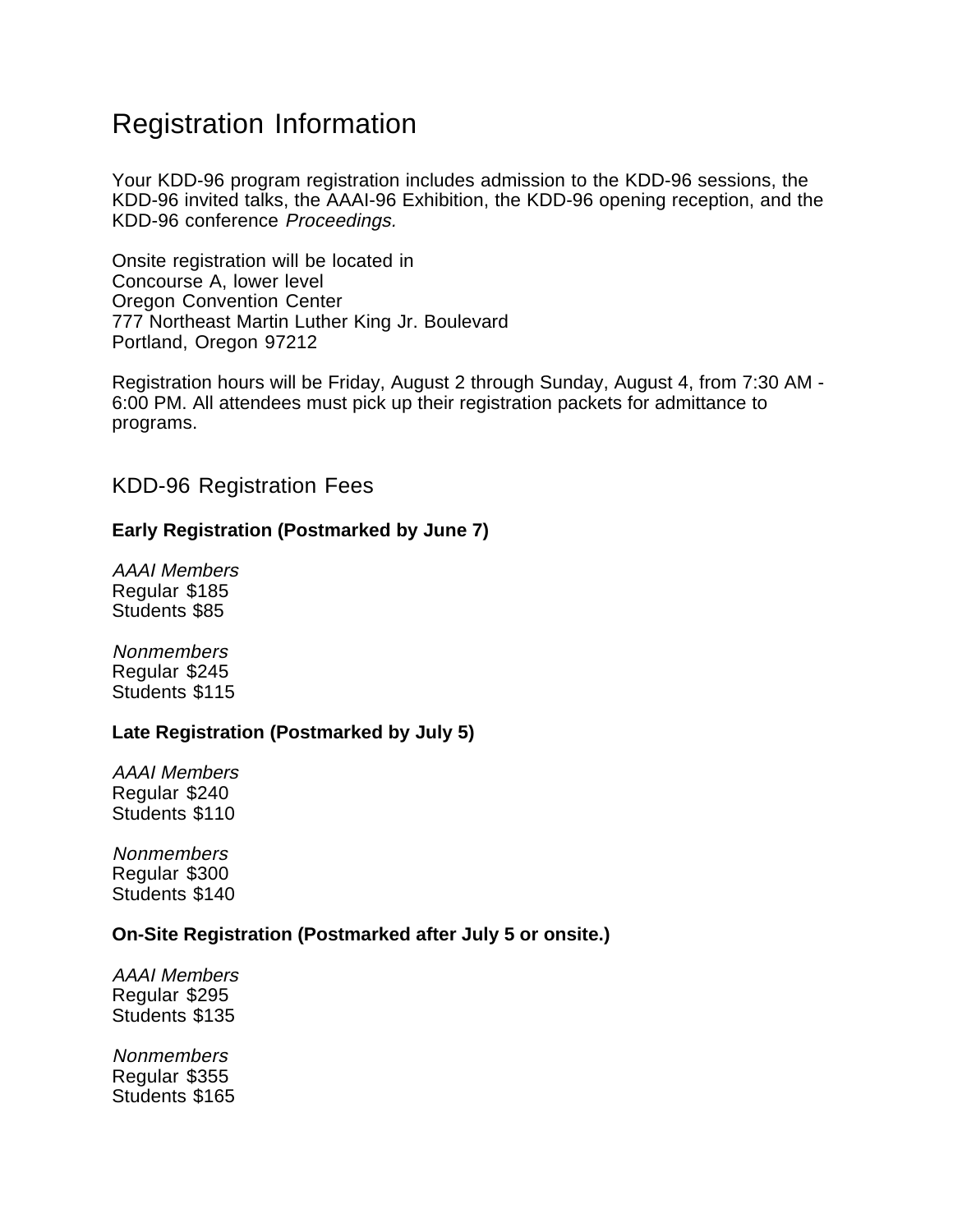## Payment and Registration Information

Prepayment of registration fees is required. Checks, international money orders, bank transfers, and traveler's checks must be in US dollars. American Express, MasterCard, VISA, and government purchase orders are also accepted. Registration applications postmarked after the early registration deadline will be subject to the late registration fees. Registration applications postmarked after the late registration deadline will be subject to on-site registration fees.

## **Refund Requests**

All refund requests must be made in writing. A \$75.00 processing fee will be assessed for all refunds. Student registrations must be accompanied by proof of full-time student status. The deadline for refund requests is July 12, 1996.

## **Registration forms and inquiries should be directed to :**

KDD-96 445 Burgess Drive Menlo Park, CA 94025 USA Phone: (650) 328-3123, Fax: (650) 321-4457 email: kdd@aaai.org URL: http://www.aaai.org

## Invited Talks

Harnessing the Human in Knowledge Discovery

### Georges Grinstein, University of Massachusetts at Lowell, MA and The MITRE **Corporation**

Knowledge, the primary goal of data analysis and exploration, is most often discovered by generating information (structure) from data, and then abstracting non-trivial patterns (rules or associations for example) from the information. The discovery process can be done using visualization, data mining, statistics, neural networks, or mathematical modeling and simulation. Visualization is different from the rest, however, in that it is also the actual mechanism by which the analyses and their results can be presented to the user. In this talk, I will present a brief history of alternative visualizations and how they have been applied to various data visualization problems. The emphasis will be on how exploratory visualization can support the knowledge discovery process, including concept development for database management, database visualizations, and minimally structured dataset visualizations.

**Georges Grinstein** is professor of computer science at the University of Massachusetts Lowell, Director of the Institute for Visualization and Perception Research and principal engineer with the MITRE Corporation's Center for Air Force C3I Systems. He received his BS from the City College of New York in 1967, his MS from the Courant Institute of Mathematical Sciences of New York University in 1969 and his PhD in mathematics from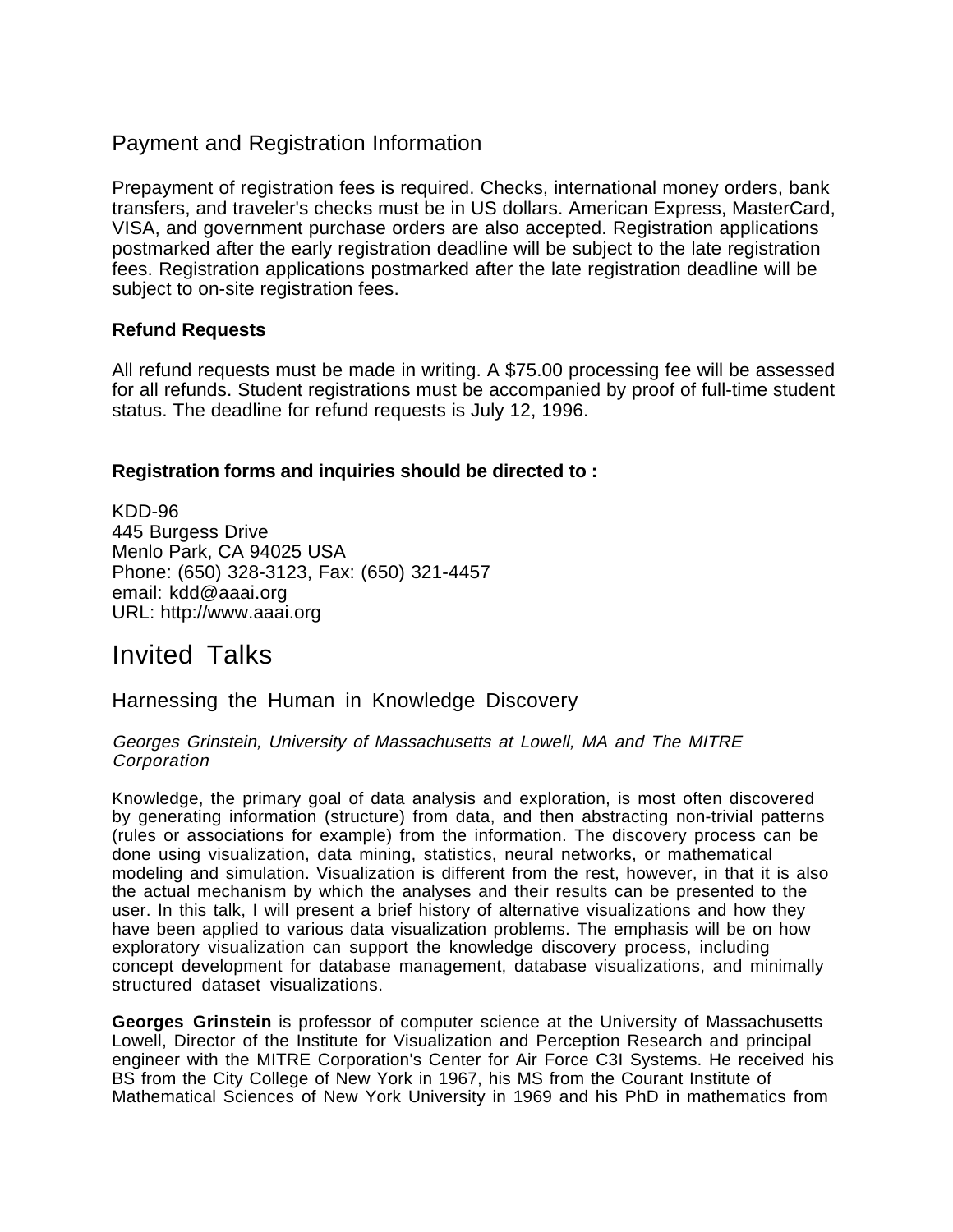the University of Rochester in 1978. He has chaired several conferences on visualization, and is a member of IEEE, and ACM.

## Materializing Views in Data Warehouses

### Jeffrey D. Ullman, Stanford University

Data warehouses are collections of materialized views of source data. The optimal set of views to materialize depends on the assumed distribution of queries that will be posed about the data. Given a query distribution, a "greedy" approach to selecting materialized views picks a sequence of views, each of which provides the maximum "benefit" (reduction in average query cost), given the set of views previously chosen for materialization. Under a variety of assumptions about the way possible views relate to one another, greedy approaches are guaranteed to come within 63 percent of the optimum benefit. In fact, in some of these cases, such as the important case of a "data cube" storing multidimensional data, it can be shown that no polynomial algorithm can be guaranteed to come closer than 63 percent.

**Jeffrey D. Ullman** (PhD, Princeton University, 1966), is a professor at Stanford University, and a leading researcher in database systems, knowledge-base systems, theoretical computer science, analysis of algorithms, and programming languages and compilers. He served as the chairman of the Department of Computer Science, Stanford University, from 1990 to 1994 and served or is serving on the editorial boards of many scientific journals, including SIAM Journal Computing, Journal ACM, Journal Computer and System Sciences, and Journal Logic Programming. He has authored or coauthored 14 books and 160 technical publications, including Foundations of Computer Science (1992, 1994), Principles of Database and Knowledge-Base Systems (two volumes, 1988, 1989), Introduction to Automata Theory, Languages, and Computation (1979), and The Design and Analysis of Computer Algorithms (1974). Recently, he is also working on the efficient implementation of data cubes for data warehousing and data mining.

This talk presents work of Chandra Chekuri, Himanshu Gupta, Venky Harinarayan, and Anad Rajaraman, as well as the author.

### Small Sample Size Paradigm in Statistical Inference

### Vladimir Vapnik, AT&T Research Laboratories

Vladimir Vapnik will describe (from both the theoretical and the applied point of view) a new approach to statistical inference that is based on the minimization of the guaranteed risk for a fixed sample size, which provides a high level of generalization ability and in many cases contradicts the existing classical paradigms.

**Vladimir Vapnik,** currently a member of the technical staff at AT&T Research Laboratories, is one of the creators of generalization theory in statistical inference, the so-called VC-theory (Vapnik-Chervonenkis theory). In particular, he developed the statistical theory for inference from small sample size (in contrast to classical asymptotic statistics). Vapnik is the author of seven books, including E stimation of Dependencies Based on Empirical Data (Springer, 1982), The Nature of Statistical Learning Theory (Springer, 1995), and Statistical Learning Theory (Wiley, 1996).